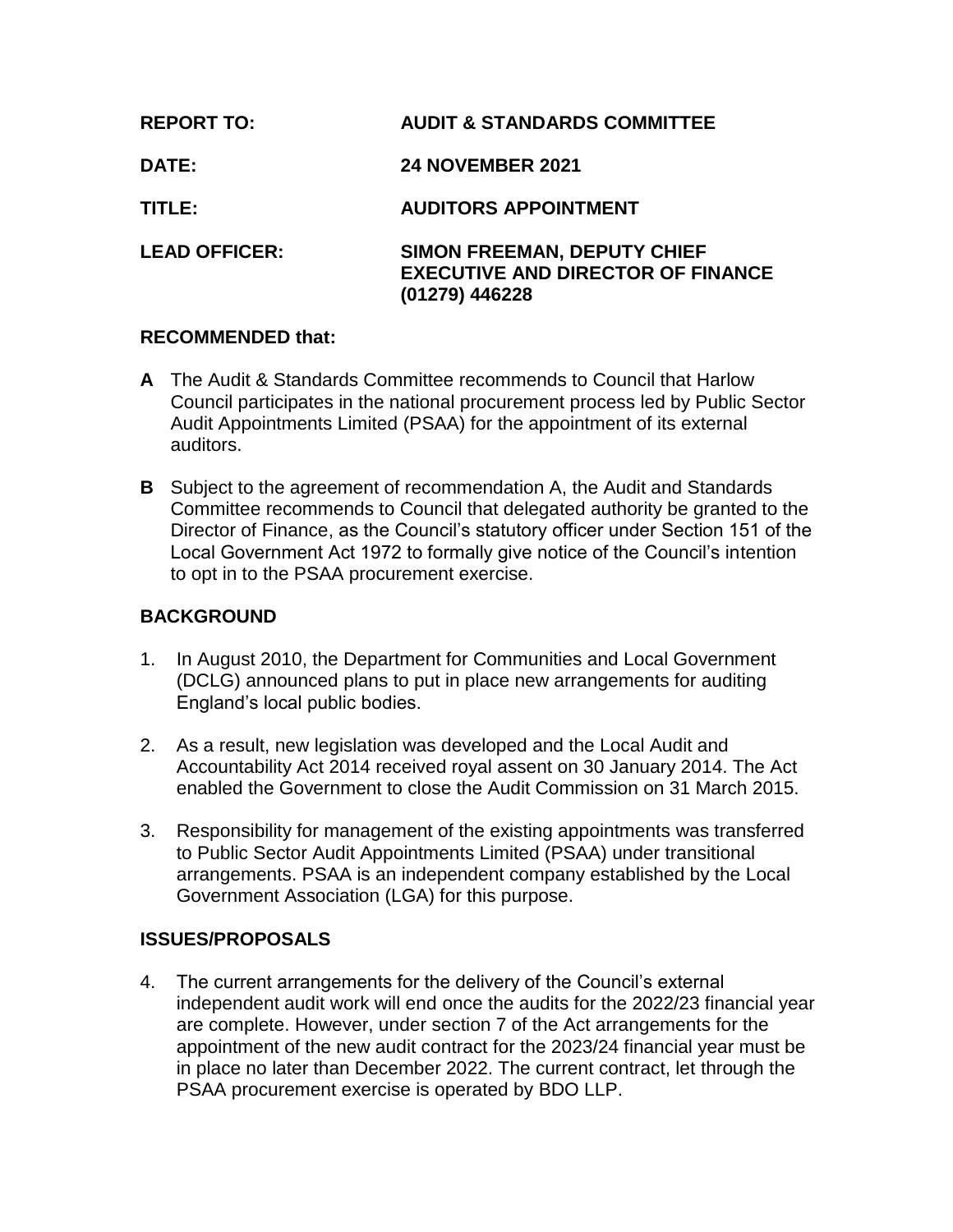- 5. Under the Local Audit and Accountability Act 2014, the Council has a number of choices for the appointment of its auditors going forward:
	- a) Undertake our own auditor procurement and appointment exercise.
	- b) Undertake a joint procurement and appointment exercise with other authorities.
	- c) Join the PSAA sector led national scheme.
- 6. To enable a direct or joint procurement to be undertaken it would first be necessary for the Council to establish an independent Auditor Panel. The functions of the auditor panel are set out in Local Audit and Accountability Act 2014 and also the Local Audit (Auditor Panel) Regulations 2014 (the Auditor Panel Regulations) Essentially the regulations set out the responsibilities of the panel as being to advise the authority on:
	- a) The selection and appointment of the auditor
	- b) Whether the authority should adopt a policy on obtaining non-audit services from the auditor, including the contents of such a policy.
	- c) Any proposal by the authority to enter into a liability limitation agreement (see chapter 7 for more information on this)
	- d) Maintaining an independent relationship with its auditor
	- e) The outcome of any investigation of an auditor's resignation from office, if this occurs, or on any proposal to remove a local auditor from office.

If the council was successful in achieving viable panel appointments the panel itself would then take responsibility for the full procurement and appointment process for the new audit appointments effective from the 2023/24 financial year.

- 7. Opting to undertake independent procurement and appointment either solely or jointly is likely to be very difficult to achieve and will take significant time and resources to progress. Indications are that for the very small number of authorities that have sought to undertake their own procurement responses from the sector have been very poor or simply there have been no interested parties willing to tender. The audit firms that are able to tender in any procurement process are required to be included on the Local Auditor Register along with their key partners who have met the eligibility criteria. However, the approved auditors are essentially the seven large firms that will be focussed on the PSSA tender process and it is extremely unlikely that they will consider any specific tender process run independently by individual or joint local authorities.
- 8. Given the timescales and the difficulties of opting to procure as an independent authority the option to choose to join the sector led procurement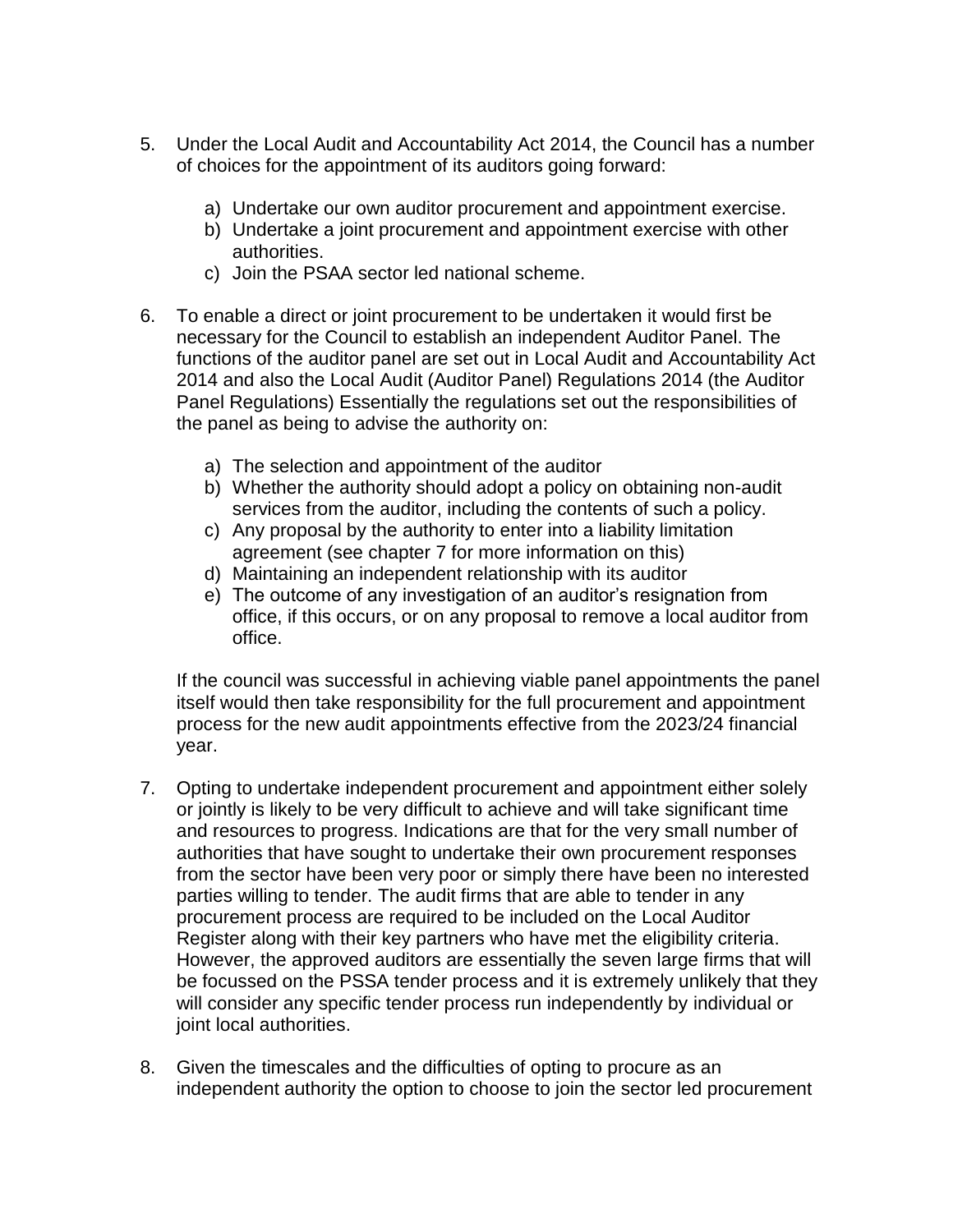through the PSAA is likely to be the most cost effective and efficient route for the Council to adopt as it did in 2017.

- 9. PSAA formally contacted all authorities on 22 September 2021 setting out their prospectus for the national scheme. The letter and the Prospectus are attached to this report as Appendix A and B respectively. The letter invited authorities to opt in to the PSAA lead national procurement in accordance with the Local Audit (Appointing Person) Regulations 2015 (the Regulations). To opt in to the process the council must formally notify PSAA no later than 11 March 2022 that it wishes to do so by way of completion of a form of notice of acceptance included as Appendix C to this report for information.
- 10. The decision to opt in to the sector led body procurement can only be made under the Regulations as a result of the decision being taken by "the members of an authority meeting as a whole" or effectively a meeting of Council.
- 11. The Audit and Standards Committee is therefore asked to consider the content of this report and appendices and to recommend to Council that the PSAA route is accepted. This will enable the Council to formally opt in to the procurement run by the sector led body for the purposes of appointing its external auditors from 2023/24.
- 12. The Council will not incur a fee for the procurement exercise through PSAA however there will be costs associated with the running of the contracts once appointed that will be recovered by PSAA through the Audit Scale Fees charged to councils participating in the scheme.
- 13. PSAA have prepared an information leaflet and a Frequently Asked Questions document for prospective councils wishing to opt in both of which are attached to this report for information.

## **IMPLICATIONS**

**Environment and Planning (includes Sustainability)** None specific **Author: Andrew Bramidge, Director of Strategic Growth and Regeneration**

## **Finance (Includes ICT and Property and Facilities)**

The Council must put in place adequate arrangements to secure the appointment of its external audit service. The recommendations and content of this report set out proposals to ensure that these requirements are met.

### **Author: Simon Freeman, Deputy to the Chief Executive and Director of Finance**